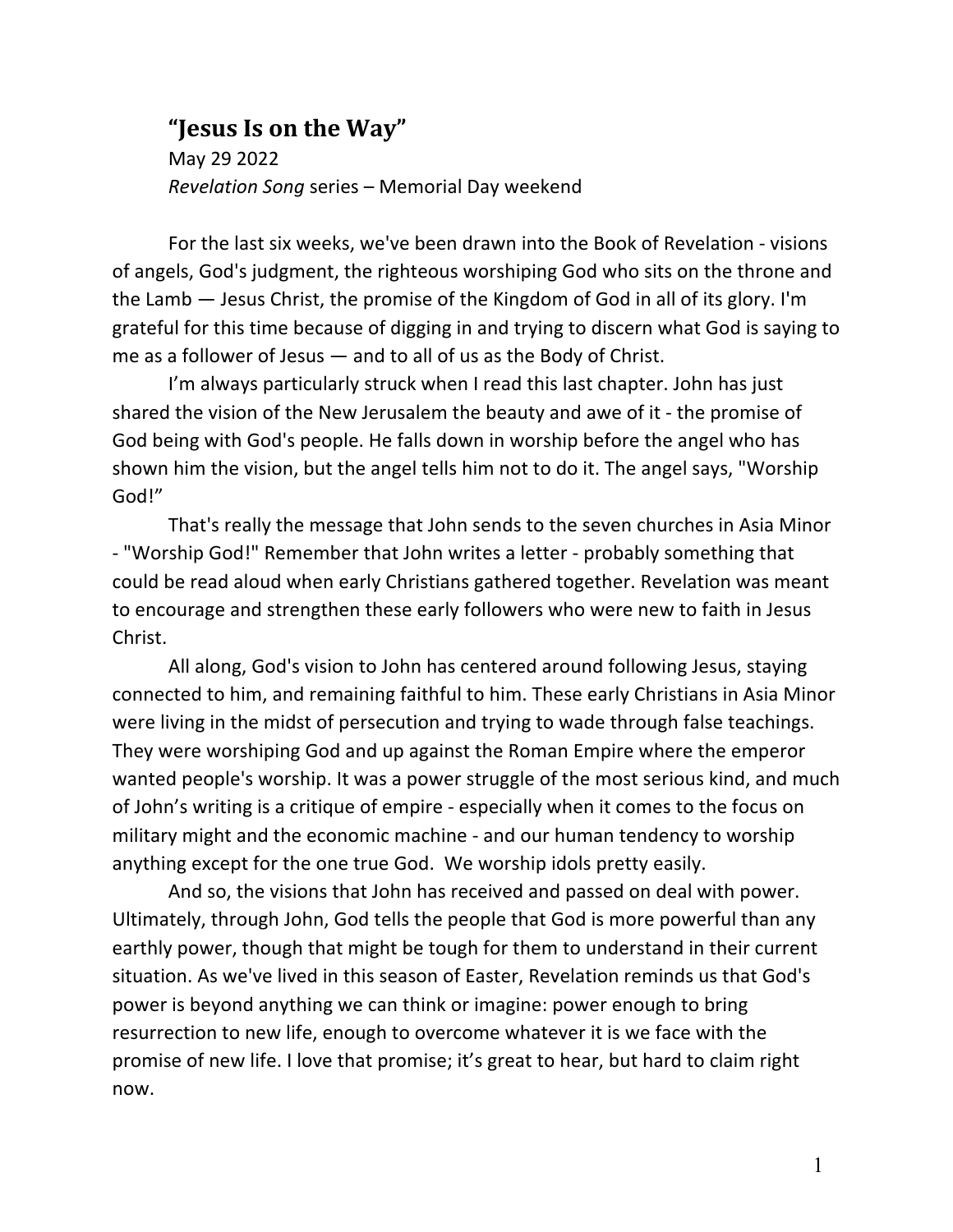And the end of Revelation brings us back to what we've heard before - a last reminder of what we need to take away. We hear those words — that Jesus is the Alpha and the Omega, the first and the last, the beginning and the end. We hear the blessing on those who wash their robes — those who kept the faith and have witnessed to the Gospel in their lives — even up against the power of evil, those who identify with the suffering of Jesus to the point that they stand with those who suffer. Maybe that's a word for us - we need to stand with those who suffer. They risked their lives for the sake of Jesus Christ. Their faith costs them something.

I'll confess that as we've studied Revelation together, I've gone through lots of emotions about God's Word to me and to us. Sometimes I feel like I've been doing pretty well — I'm pretty good at living for Jesus. I've followed where God has led me. I tithe. I give my time. I serve. I stand up for Jesus and stand in his grace. I do my best to love — some days better than others, no worse than anyone else.

I've been convicted at times, too. What does all of this really mean? What is God saying here? Am I doing enough? There's so much more to be done! Can I ever feel good about my faith? Sometimes it seems too easy — maybe I'm not sacrificing enough. What does it mean to wash my robe in the blood of the Lamb?

Still other times, I've become cynical. Do we in the  $21<sup>st</sup>$  century church have a clue about what it means to follow Jesus Christ? Do we have any idea what it means to risk our lives for the sake of Jesus? The people who received John's letter were up against incredible odds, and they made incredible sacrifices to be faithful.

Even today, there are people who worship underground and out of sight because they don't have freedom to express faith openly. We have that freedom. Many have sacrificed it all for that freedom. We remember them today and hopefully beyond today. Even so, we take that freedom for granted. We don't have to think about it. There are times when we put everything else ahead of that freedom to worship Jesus and the faith we claim.

We all worship something or someone. We struggle against idol worship. For John, the question to him and to those who receive God's vision — in any time and place — is whether we'll worship God or put our loyalty elsewhere. So, the angel's words are powerful — they cut to the heart of it. Worship God! Worship isn't confined to this time, but it's all our lives and how we live.

We hear Jesus say, "I am coming soon!" a few times in these final verses. The people in John's time waited for Jesus to come anytime. We don't have the same perspective or urgency. Yet, we say it when we gather around the Communion table: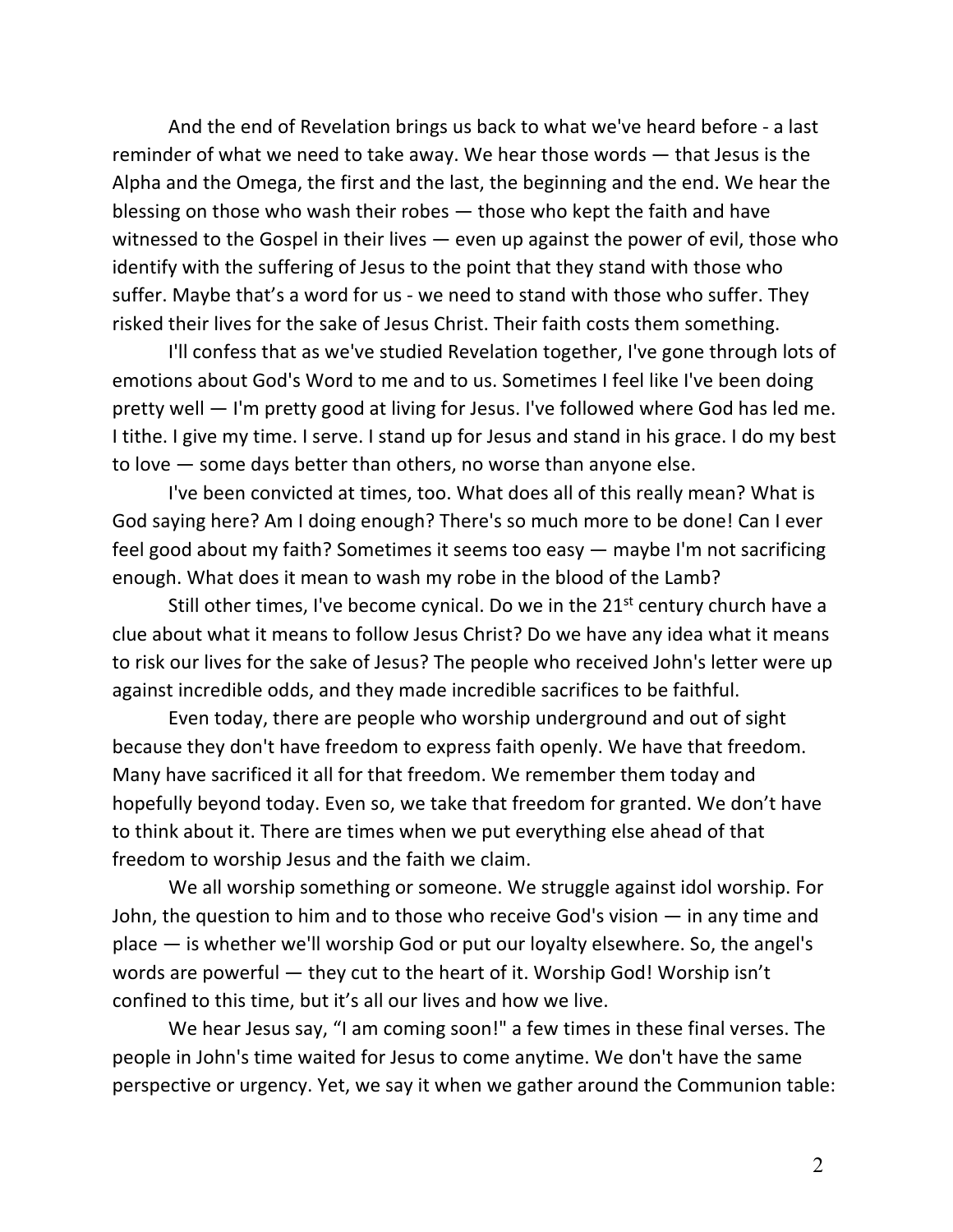*Christ has died. Christ is risen. Christ will come again.* But do we ever think it will be soon?

Sometimes we're caught up in a vision of going back to what we know - to how things were. That's been especially true with Covid. How many of us have said at least once, "I just want things to go back to normal?" Well, whatever normal was, it's not coming back. Things are markedly different, but we can stand in the assurance that the promises of God are true. Christ will come again. *Normal isn't coming back; Jesus is.* It's not a threat, but a promise.

Maybe you've seen the bumper sticker somewhere before: *Jesus is coming. Look busy.* The question is, when Jesus returns - whenever it is - what will we be busy doing? Will we be caught looking up, scanning the latest newspaper, or reading a novel trying to figure out if it's the end times, or watching our favorite channel? Or, like those before us who have "wash[ed] their robes" in the blood of the Lamb, will we be found doing the work of the Kingdom here and now, making this world more and more into what God created it to be in the first place? That has everything to do with justice, mercy, and love.

**SLIDE:** Andy and Opie - *we're not on the planning committee; we're on the welcoming committee.* We don't know, but we're called to be ready.

Pastor Rob Bell produced a video in his Nooma series in which he plants two trees, and he explains that we live between the two trees. In Genesis, God offers Adam and Eve the blessing of the Garden, including the tree of life and knowledge. They decide to go beyond what God has offered them and take the fruit of the tree of knowledge. Here in Revelation, the tree of life is the promise of everlasting life, life lived with God in eternity. We live between the two trees.

In the New Jerusalem, there is full fellowship with God. There is the river that flows from the throne of God with an endless supply of life-giving water. Jesus Christ is the One who allows us to have a restored relationship with God - paradise lost has been found again because of God's grace.

But Revelation calls us to a decision. Early on, we heard about the seven churches and their struggles. Yes or no, hot or cold — remember that being lukewarm is the worst way to be. John cuts to the chase — whom do you follow? To whom are you loyal? It's still a call to action — not out of fear for what will come, but out of a desire to be a part of God's Kingdom.

The call is for each of us today. We've been through John's vision, and the challenge is in front of us: who am l? To whom am I loyal. Whom do I worship? Where do I need to change?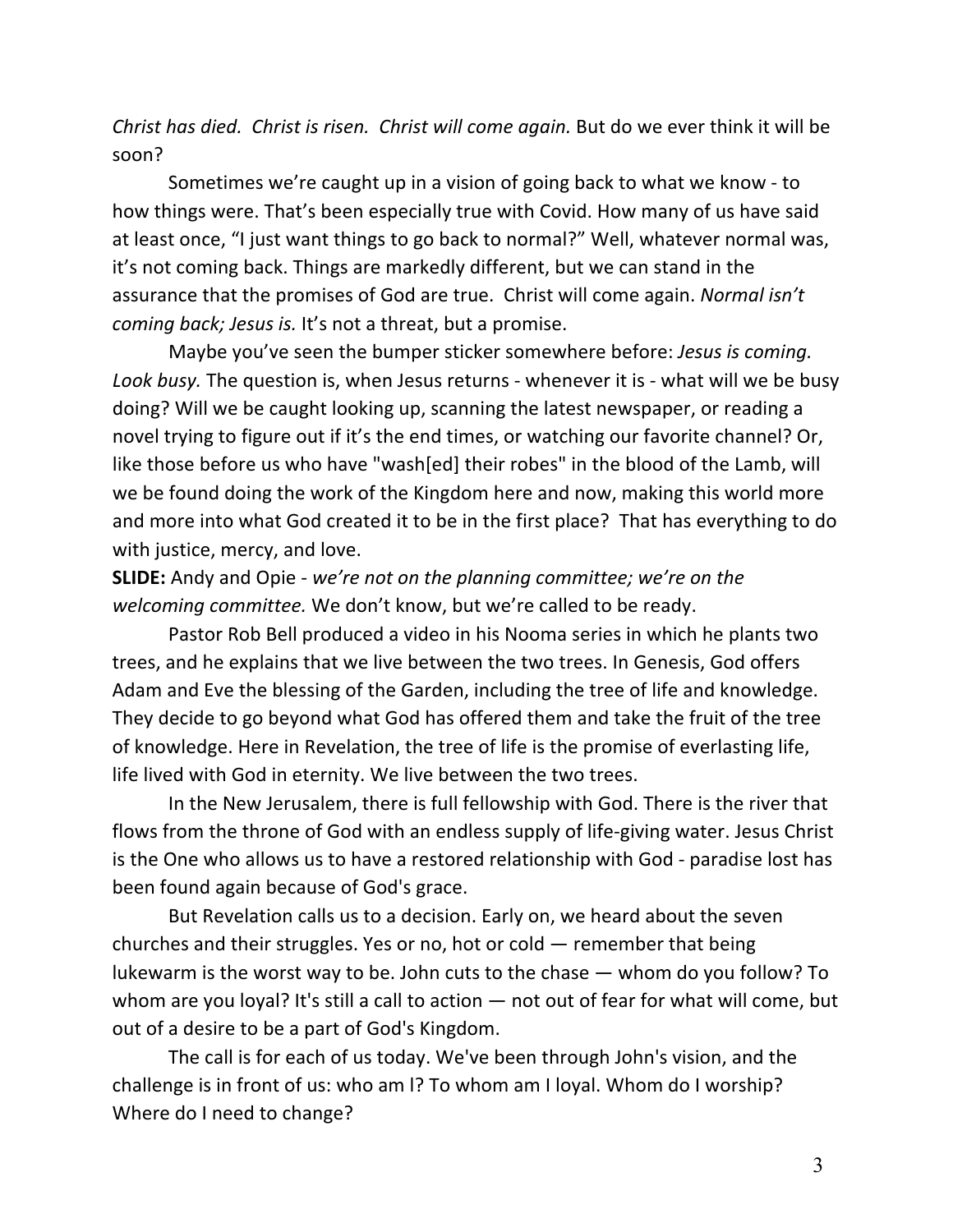Jesus is the One who is the fulfillment of God's justice. God has demands on us. What we do is important. How we act is important. How we live is important. What we stand for and whom we stand with is important. We are called to witness to the Good News of Jesus Christ - the saving love of the One who came that we might know God and have life abundant. It costs something to show that love and life to others. What has it cost you this week to follow Jesus Christ? What sacrifice have you made for his sake? I'm asking myself the same questions.

One person observed something interesting: An obituary often lists a person as an "active member of the church." Their observation was this: should there be any other kind? If we claim to follow Jesus and be a part of the Body of Christ, we're called to action.

That's been on my mind, especially this week. Just two weeks ago, we lamented the reality of gun violence after 10 people died, 3 were injured, and a community was traumatized in Buffalo, New York. That day, there was a shooting at a church in California. This week, 21 are dead - including 19 children - in Uvalde, Texas. What will we do? How will we respond? Our Book of Resolutions in the UMC says, *Acts of senseless violence should not be an acceptable occurrence in any community.* We should all be enraged, and yet, here we are again.

Our faith compels us to pray for those who died and for their families, but our faith also compels us to act in ways that advocate for a safer world. My prayer has been that we care enough to make needed changes, and that means speaking truth to those who have power to make changes. Bishop Thomas Bickerton wrote, "My outrage and anger demand a statement, but my love of people demands action. If you are a church body, don't settle for just active shooter training. Determine that you will actively work to transform lives from violence to peace, elect officials that will not settle for inaction, and inject communities with the grace and love of Christ that will alter the course of our current behaviors. Let's go on the offense today and play whatever role we can to change the cycle of violence, end racism and other behaviors that treat people less than they were created to be, and create a narrative that will compel people to live a life with a heart of peace."

In these final verses of Revelation, there is the assurance that Jesus is coming again. For those who witness to the Gospel, who stand for justice, who take bold stances, who stand in unity with those who suffer, Jesus coming soon is welcomed. They can't wait - *Come, Lord Jesus!* I've felt that way this week - anytime, Jesus!